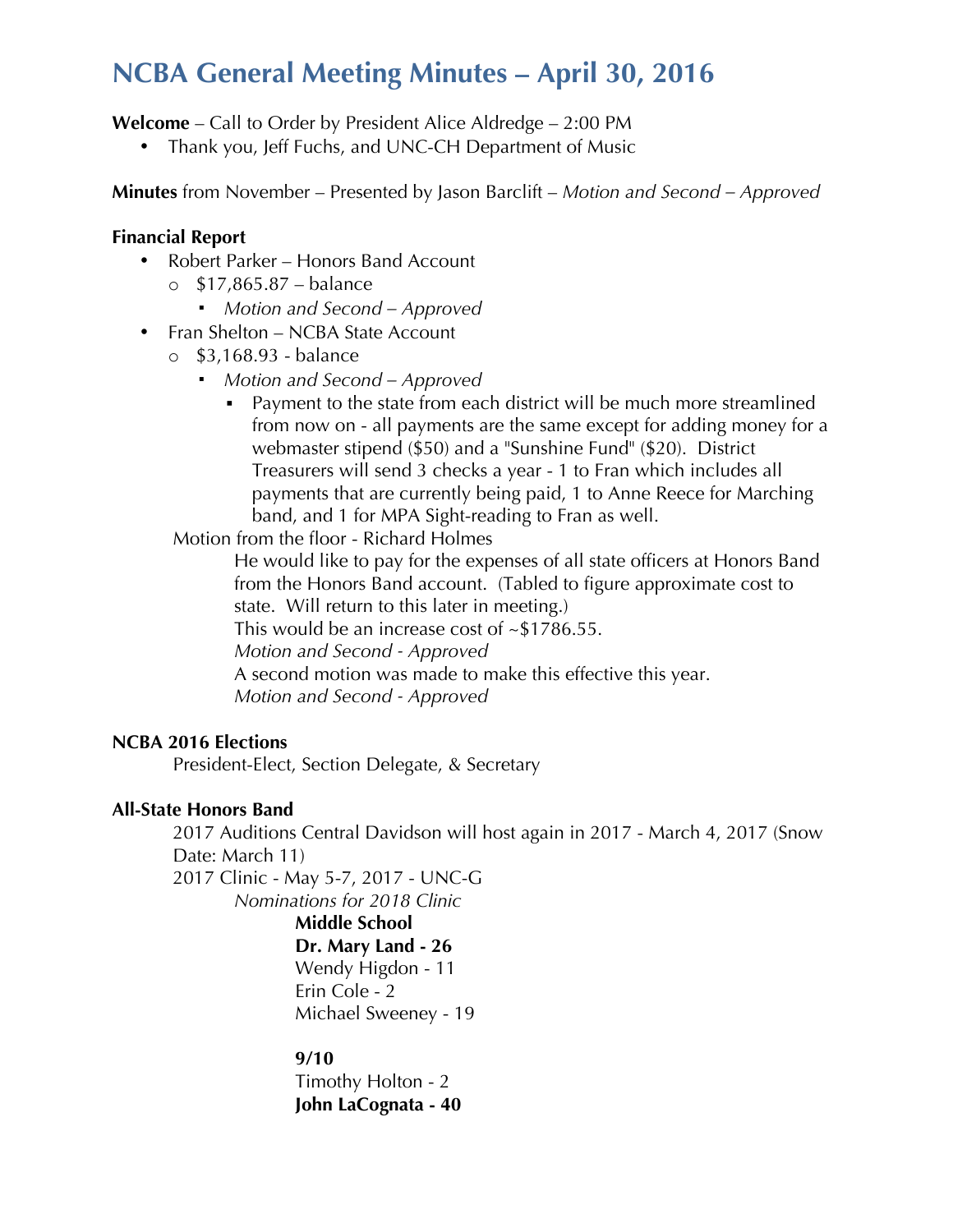Thomas Duffy - 21 Brandt Karrick - 1 Evan Feldman - 9

# **11/12**

Tom Dvorak - 2 Col. Tim Holtan - 12 Douglas Phillips - 1 **Col. Lowell Graham - 48** Robert Reynolds - 11 Michael Votta - 5

## **Auditions Committee - Mike Wilson**

- Blind Auditions went well
- Will take suggestions and concerns to the new sight reading composer for "tweaks" next year. If you have any additional concerns, please share with your district's Auditions Committee representative.
- Meeting June 4, 2016 10 AM 4 PM Cedar Ridge HS
- A Jazz representative will attend this meeting to help coordinate their auditions with our All-State Band auditions.
- Board decided the solos are satisfactory as they are. If a solo goes out of the chromatic range, they need to play the note without modifications.
- Directors may still submit replacement solos to their representative if they so choose.
- *From Alice:*
	- The day of the auditions is not the day to make complaints about the solos
	- The day of the auditions is not the day to complain about duty assignment

# **Concert Band MPA - Rodney Workman**

- MPA went smoothly this year
- Full Ratings Report will be distributed soon. Please check for mistakes before it is posted online.
- MPA List changes throughout the year. Always refer to the website for the most recent list. Major changes won't be made in the middle of the year, but some minor changes are made periodically.
- Sight reading script most liked this. Some minor changes will be made.
- Sheets were updated this year. This summer, the committee will be further explaining on the sheet "Musicianship" - basic, dynamics, tempo changes, composer's markings - and "Interpretation" - making music, creative interpretation, interpretative musicianship. No changes to categories, just some clarification.
- Talking about Masterworks more specific parameters will be established
- Summer Meeting June 16-17, 2016 Separk Music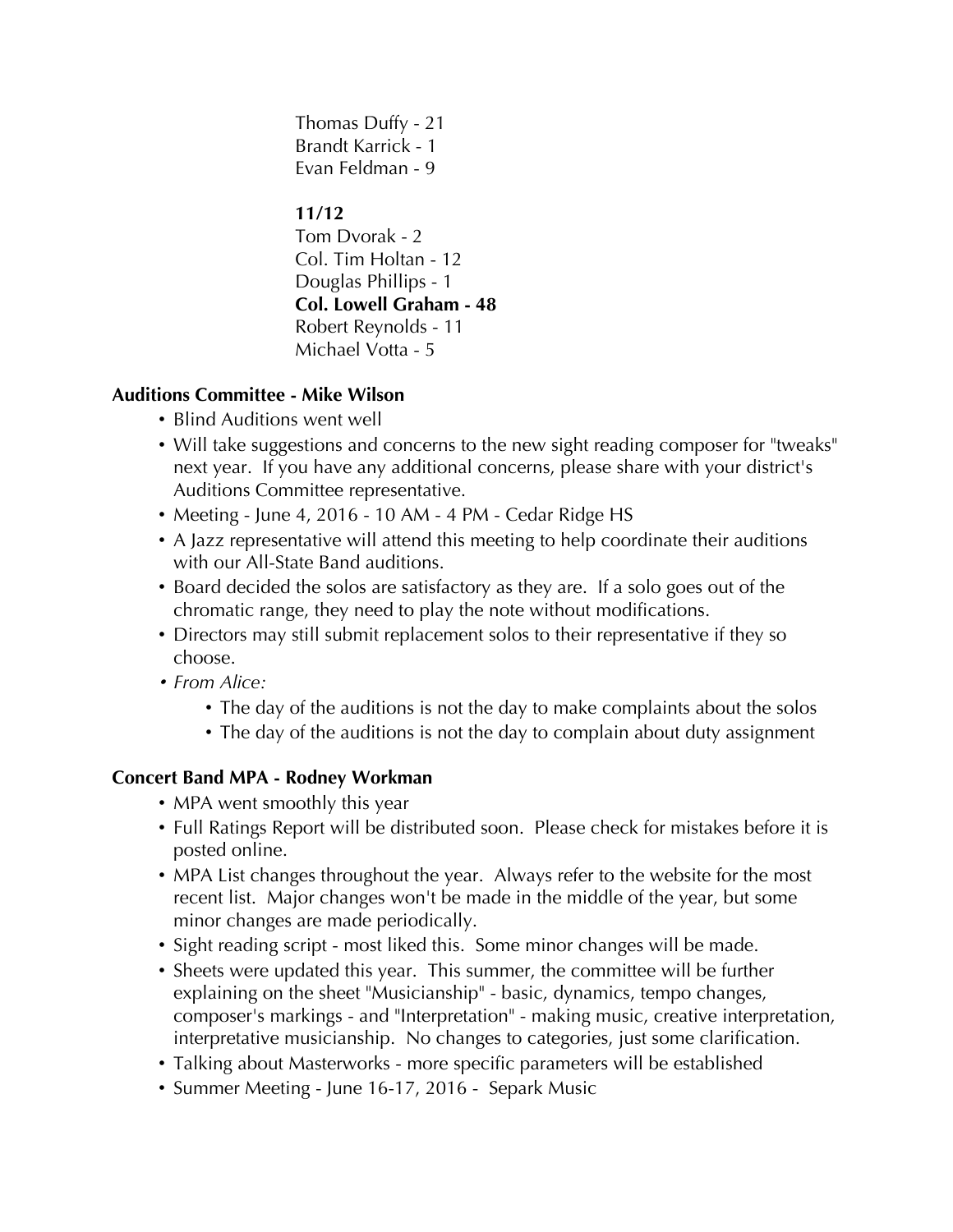### **Marching Band Committee - Brent Harris**

- Thank you Tommy Smith
- Welcome Anne Reese
- Committee will no longer tell you who can and cannot judge anymore.
- Board is presenting for Bylaw change that the Marching Band Committee will become a "Standing Committee" as defined by the NCBA Constitution and Bi-Laws.
- Board approved some changes to the NCBA Policies and Procedures that will be on the website. No major changes, just some wording changes to reflect what is already taking place.

#### **Mentor Committee - Windy Fullagar**

• Wants to speed up the process of pairing together a new teacher with a mentor teacher. To do this, we are seeking a co-chair for this Committee. This person would work directly with Windy Fullagar (Central, Southeastern, Eastern - from one of those 3 districts).

#### **NCMEA Staff Development Conference**

- We will be getting some additional time in the Stevens Center
- Alice met with the chairs from all of NCMEA to discuss planning this year's conference because of the construction taking place in Benton Convention Center. She said the meeting was very productive. Please be patient as they work through this year.
- Pat Hall spoke for a moment. "Re-Imagined" is the theme. She is working hard to make Conference a success this year during the construction. Moving all bank accounts to RBC has been very helpful.
- If you have suggestions for Alice about Conference, feel free to speak with her.

### **Website - Ruth Petersen**

- Would like to remove the "Parent Results" from the website.
- *Motion & Second - Approved*

#### **Other Business**

- Please let the district and state know if you know of retired or current members who have recently passed away.
- NCBA sends condolences to the family and friends of Ravon Smith, retired band director.
- NCBA sends condolences to Ruth Petersen in the loss of her mother.
- James Daugherty NAfME All-National Honor Ensembles Auditions deadline May 11, 2016.
- NCMEA is meeting with senators to discuss arts credit for graduation.